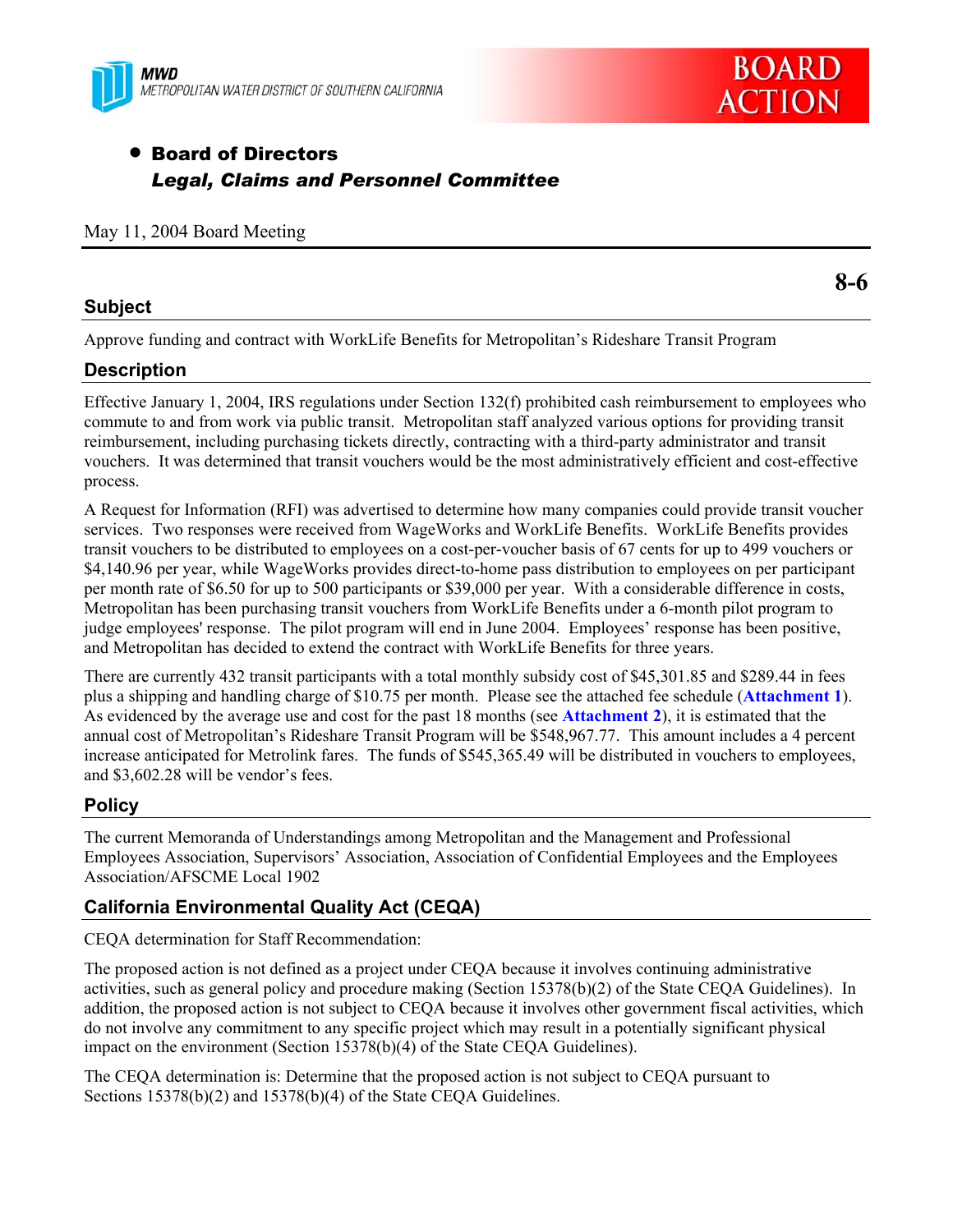#### **Staff Recommendation**

Adopt the CEQA determination and approve funding and contract extension for 3 years with WorkLife Benefits for Metropolitan's Rideshare Transit Program to comply with the IRS regulation under Section 132(f). **Fiscal Impact:** \$75,365.49 increase in Rideshare transit expense not budgeted for fiscal year 2004/2005.

4/13/2004 *Deborah Roberson-Simms Date* 

*Section Manager, Human Resources* 

4/14/2004 *Ronald R. Gastelum* 

*Chief Executive Officer* 

*Date* 

#### **Attachment 1 – Transit Voucher Fee Schedule**

**Attachment 2 – Transit Cost** 

BLA #2875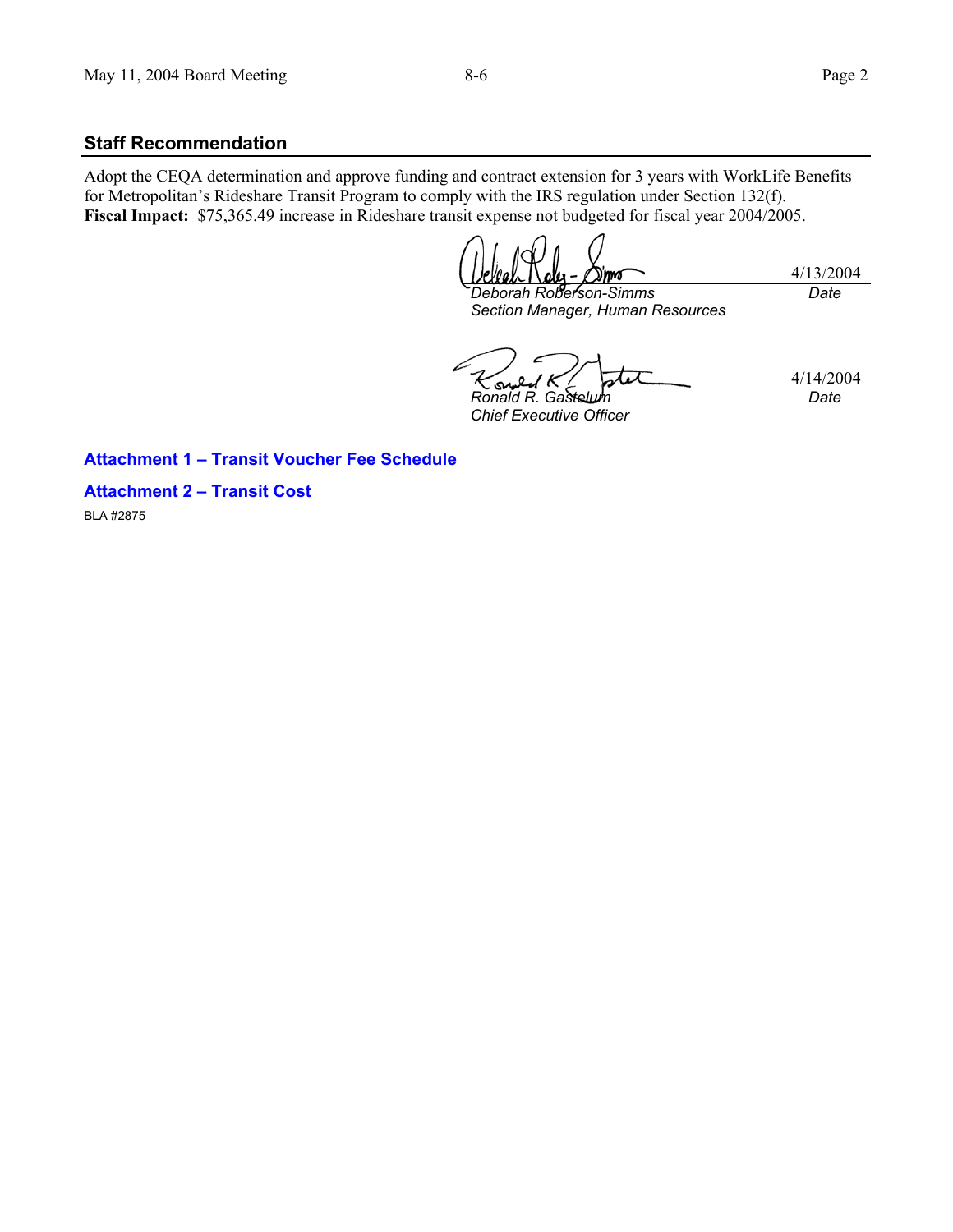# **Transit Voucher Fee Schedule**

| No. of Transit Vouchers Fee per Voucher |        |
|-----------------------------------------|--------|
| $1 - 99$                                | \$0.78 |
| 100-199                                 | \$0.73 |
| 200-499                                 | \$0.67 |
| 500-1,999                               | \$0.62 |
| 2,000-3,499                             | \$0.57 |
| $3,500+$                                | \$0.52 |